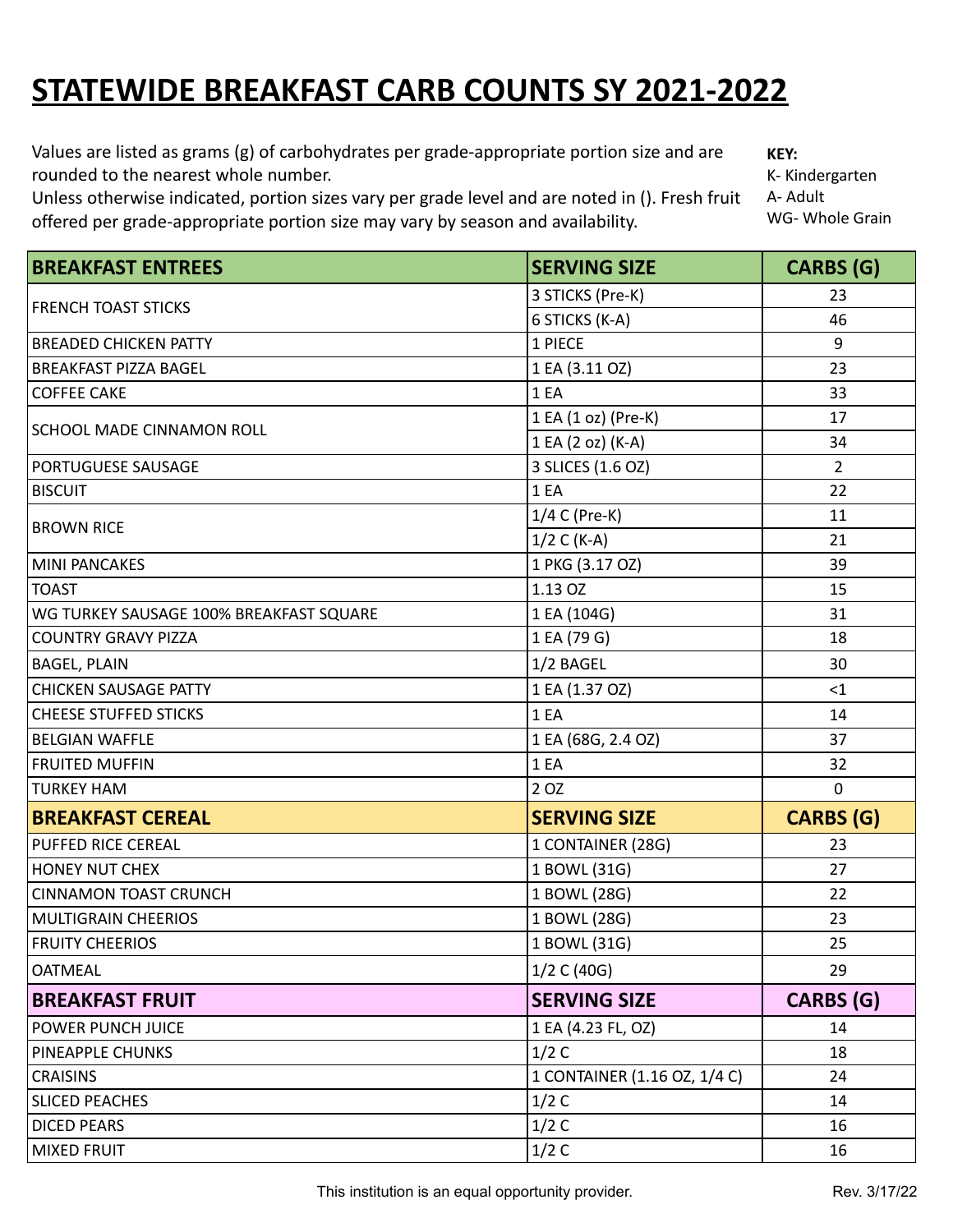| APPLE CHIPS, STRAWBERRY FLAVORED                 | 1 BAG (10 G, 3.4 OZ)                                                                                                              | 10                                           |
|--------------------------------------------------|-----------------------------------------------------------------------------------------------------------------------------------|----------------------------------------------|
| PARADISE PUNCH                                   | 1 EA (4.23 FL, OZ)                                                                                                                | 14                                           |
| <b>FRUIT PUNCH</b>                               | 1 EA (4.23 FL, OZ)                                                                                                                | 15                                           |
| <b>GRAPE JUICE</b>                               | 1 EA (4.23 FL, OZ)                                                                                                                | 20                                           |
| APPLESAUCE, UNSWEETENED                          | $1/2$ C (135 G)                                                                                                                   | 15                                           |
| <b>CONDIMENTS/SAUCES/DRESSINGS</b>               | <b>SERVING SIZE</b>                                                                                                               | <b>CARBS (G)</b>                             |
| MAPLE SYRUP, IMITATION                           | 1 CONTAINER (42G)                                                                                                                 | 31                                           |
| <b>KETCHUP</b>                                   | 1 PKT                                                                                                                             | $\overline{2}$                               |
| JELLY, CONCORD GRAPE, STRAWBERRY, MIXED FRUIT    | 1 EA (1/2 OZ)                                                                                                                     | 9                                            |
| <b>MARINARA SAUCE CUP</b>                        | 1 EA (2.5 OZ)                                                                                                                     | $\overline{7}$                               |
| <b>CREAM CHEESE</b>                              | 1 OZ CUP                                                                                                                          | $\overline{2}$                               |
| <b>GRAINS (HAWAII ISLAND ONLY)</b>               | <b>SERVING SIZE</b>                                                                                                               | <b>CARBS (G)</b>                             |
| WG ROLL (HAWAII ISLAND ONLY)                     | 1 OZ ROLL (28G)                                                                                                                   | 12                                           |
| HAMBURGER BUN (HAWAII ISLAND ONLY)               | 1 BUN (60G)                                                                                                                       | 26                                           |
| WG BREAD SQUARE-SHAPED LOAF (HAWAII ISLAND ONLY) | 1 SLICE (30G)                                                                                                                     | 13                                           |
| WG HOT DOG BUN (HAWAII ISLAND ONLY)              | 1 BUN (60G)                                                                                                                       | 26                                           |
| <b>FRESH FRUIT</b>                               | <b>SERVING SIZE</b>                                                                                                               | <b>CARBS (G)</b>                             |
|                                                  | 1 <sup>C</sup>                                                                                                                    | 16                                           |
| APPLES, FUJI                                     | 1/2C                                                                                                                              | 8                                            |
|                                                  | 1/4C                                                                                                                              | 4                                            |
| <b>BANANAS, RAW</b>                              | 1 <sup>C</sup><br>1/2C<br>1/4C<br>$EX-SMALL$ (<6")<br>SMALL (6"-6-7/8")<br>MED (7"-7-7/8")<br>LARGE (8"-8-7/8")<br>EX-LARGE (>9") | 51<br>26<br>13<br>19<br>23<br>27<br>31<br>35 |
| CANTALOUPE, RAW                                  | 1 C<br>1/2C<br>1/4C                                                                                                               | 14<br>7<br>4                                 |
| HONEYDEW MELON, RAW                              | 1 <sup>C</sup><br>1/2C<br>1/4C                                                                                                    | 16<br>8<br>4                                 |
| GRAPES, RED OR GREEN SEEDLESS, RAW               | 1 <sup>C</sup><br>1/2C<br>1/4C                                                                                                    | 27<br>14<br>$\overline{7}$                   |
| ORANGES, RAW, ALL COMMERCIAL VARIETIES           | 1 <sup>C</sup><br>1/2C<br>1/4C                                                                                                    | 21<br>11<br>5                                |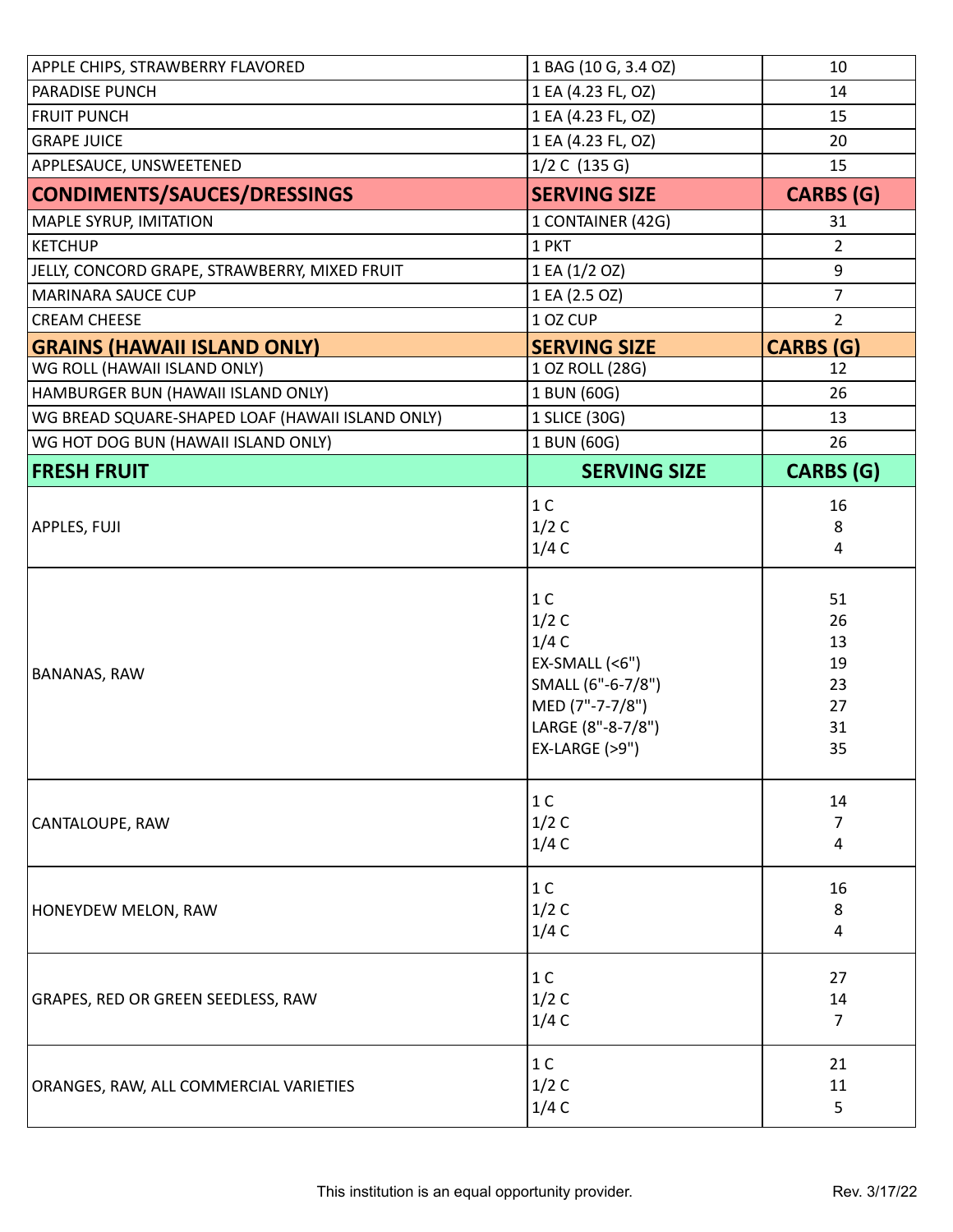| PAPAYAS, RAW                  | 1 <sup>C</sup><br>1/2C<br>1/4C                                                                      | 16<br>8<br>$\overline{4}$                    |
|-------------------------------|-----------------------------------------------------------------------------------------------------|----------------------------------------------|
| PEARS, RAW                    | 1 <sup>C</sup><br>1/2C<br>1/4C                                                                      | 21<br>11<br>5                                |
| PERSIMMONS, JAPANESE, RAW     | 1 <sup>C</sup><br>1/2C<br>1/4C                                                                      | 37<br>19<br>9                                |
| PINEAPPLE, RAW, ALL VARIETIES | 1 <sup>C</sup><br>1/2C<br>1/4C                                                                      | 22<br>11<br>$\boldsymbol{6}$                 |
| STRAWBERRIES, RAW             | 1 <sup>C</sup><br>1/2C<br>1/4C                                                                      | 12<br>$\boldsymbol{6}$<br>$\overline{3}$     |
| TANGERINES, RAW               | 1 <sup>C</sup><br>1/2C<br>1/4C<br><b>SMALL (2-1/4"DIA)</b><br>MED (2-1/2"DIA)<br>LARGE (2-3/4" DIA) | 26<br>13<br>$\overline{7}$<br>10<br>12<br>16 |
| WATERMELON, RAW               | 1 <sup>C</sup><br>1/2C<br>1/4C                                                                      | 12<br>6<br>3                                 |
| <b>MILK</b>                   | <b>SERVING SIZE</b>                                                                                 | <b>CARBS (G)</b>                             |
| MILK, WHITE, 1%, LOW FAT      | 1/2 PT, 8 OZ                                                                                        | 13                                           |
| MILK, CHOCOLATE, NONFAT SKIM  | 1/2 PT, 8 OZ                                                                                        | 22                                           |

Nutrient values are estimates only. Variations may occur due to product availability and food preparation. Nutrient levels may vary based on methods of preparation, origin, and freshness of ingredients, etc. While we do our best to ensure accuracy, we make no representation or warranty regarding the information contained in this document. Although we are providing nutritional information for our menus, the information in this document is for informational purposes only. No information, services or materials offered shall be construed as or understood to be medical advice or care.